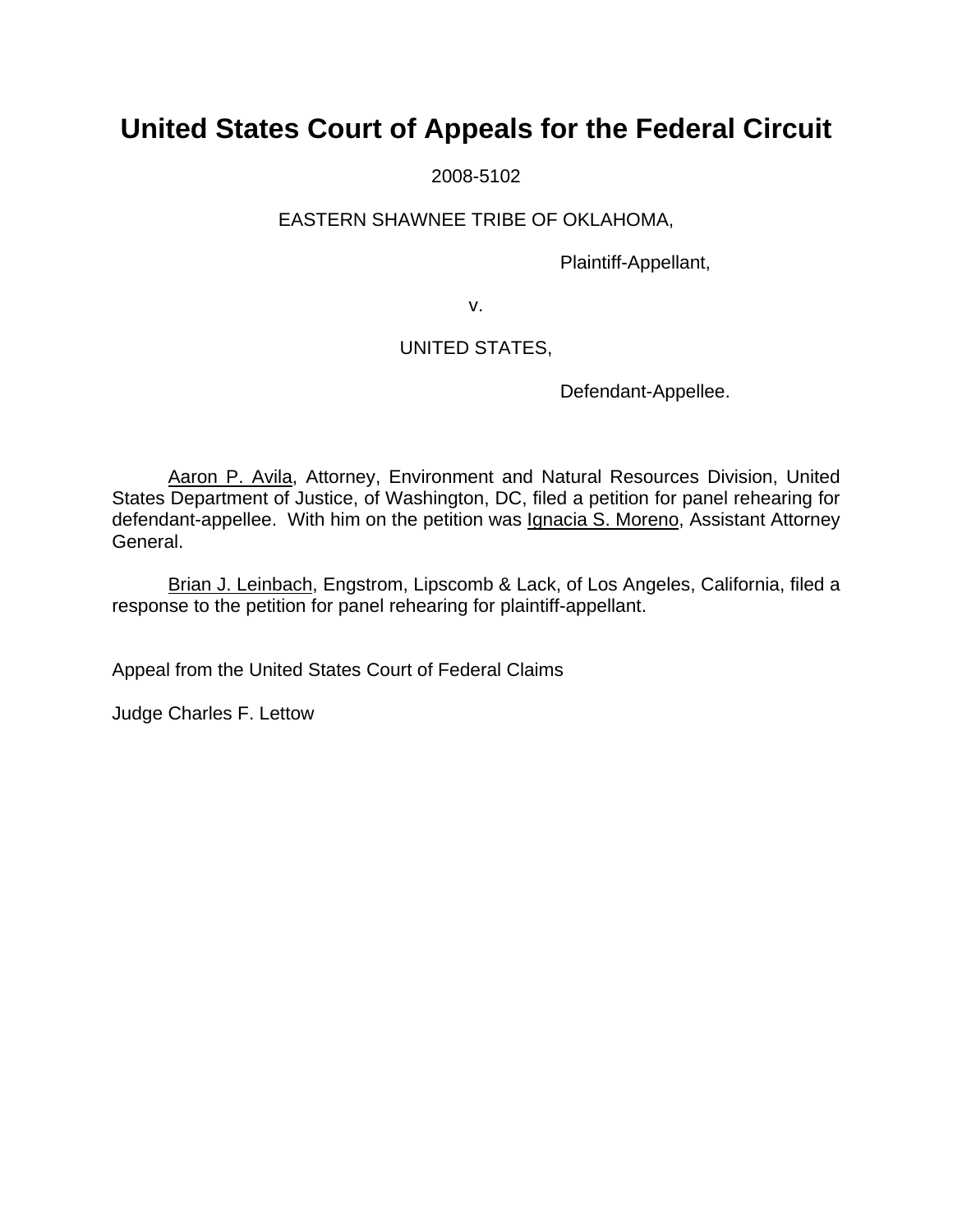# **United States Court of Appeals for the Federal Circuit**

2008-5102

### EASTERN SHAWNEE TRIBE OF OKLAHOMA,

Plaintiff-Appellant,

v.

### UNITED STATES,

Defendant-Appellee.

Appeal from the United States Court of Federal Claims in case 06-CV-917, Judge Charles F. Lettow.

### ON PETITION FOR PANEL REHEARING

Before GAJARSA, DYK, and MOORE, Circuit Judges.

Order for the court filed by Circuit Judge DYK. Dissent filed by Circuit Judge MOORE.

DYK, Circuit Judge.

## O R D E R

We have considered the petition for panel rehearing filed by the United States in Eastern Shawnee Tribe of Oklahoma v. United States, 582 F.3d 1306 (Fed. Cir. 2009).

In seeking panel rehearing, the United States urges that the panel erred in holding that under Tohono O'odham Nation v. United States, 559 F.3d 1284 (Fed. Cir. 2009), 28 U.S.C. § 1500 is inapplicable to bar "claims seeking relief in the Court of Federal Claims where different relief is sought in the Court of Federal Claims and the relief sought in the Court of Federal Claims could not be awarded in the district court action." E. Shawnee, 582 F.3d at 1311. The United States claims that this holding is inconsistent with Frantz Equipment Co. v. United States, 98 F. Supp. 579 (Ct. Cl. 1951),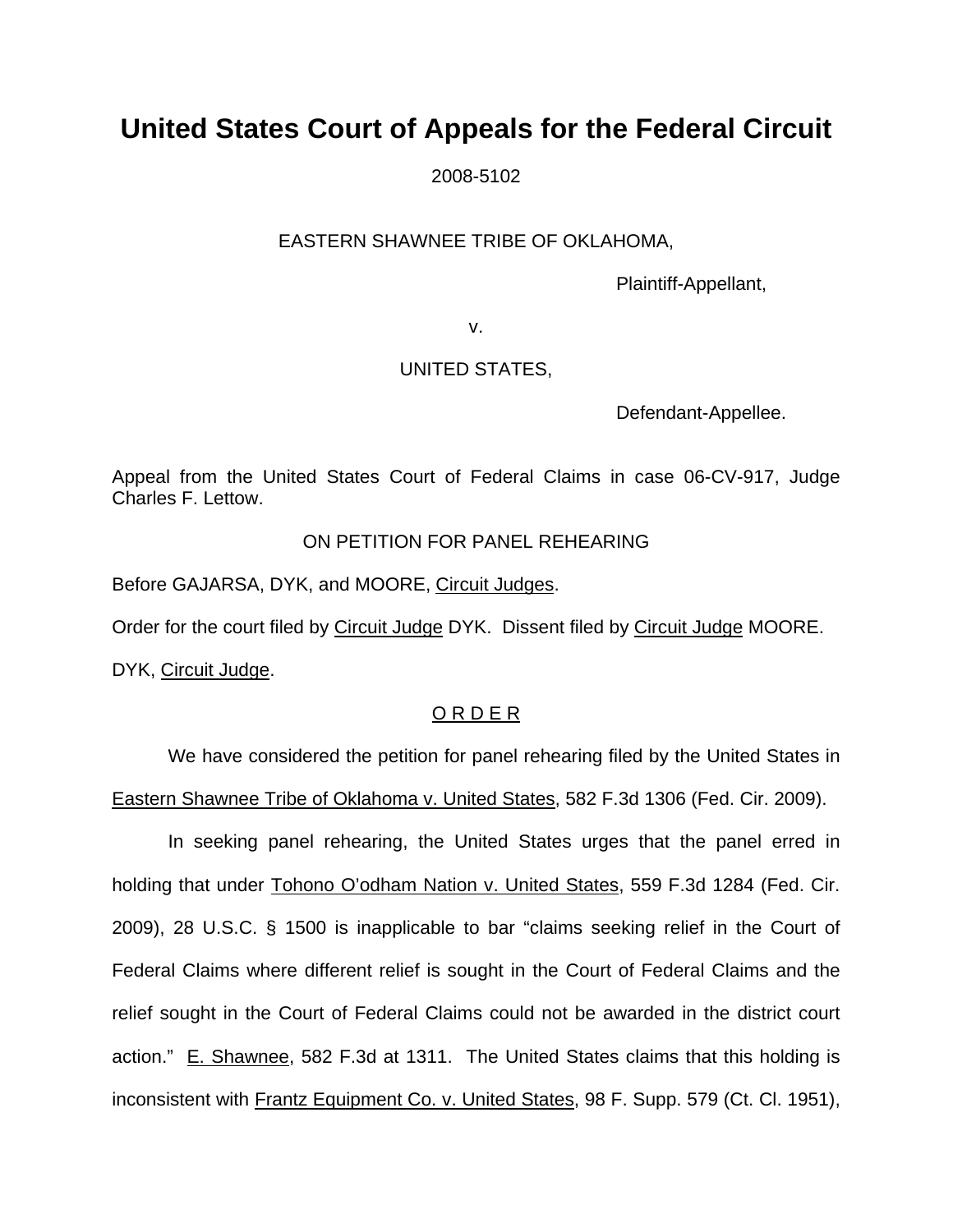in that it looks at the district court's ability to award relief as part of the test. In reaching this conclusion, the United States fails to note that the later decision in Casman v. United States, 135 Ct. Cl. 647 (1956), necessarily supersedes Frantz to the extent that the two are inconsistent,<sup>[1](#page-2-0)</sup> and  $Casman$  essentially adopted the same dual test as the one we articulated in the majority opinion here, see id. at 649–50. This is particularly noteworthy because the petition for certiorari filed by the United States in Tohono describes Casman's holding as adopting this dual test:

Casman reasoned that Section 1500's purpose was "to require an election between a suit in the Court of Claims and one brought in another court," and concluded that the statute therefore should not apply if the "plaintiff has no right to elect between two courts." 135 Ct. Cl. at 649-650. Because Casman's request for back pay fell "exclusively within the [Court of Claims'] jurisdiction," and because the Court of Claims (at the time) lacked "jurisdiction to" grant Casman's request for specific relief "restor[ing] [him] to his [federal] position," the Court of Claims held in Casman that Section 1500 did not apply when such "entirely different" relief must be sought in different courts. Ibid.

Petition for Writ of Certiorari at 18–19, United States v. Tohono O'odham Nation, No. 09-846 (U.S. Jan. 15, 2010) ("Petition for Certiorari") (footnote omitted). The United States' petition for certiorari also recognizes that our court en banc reaffirmed Casman in Loveladies Harbor, Inc. v. United States, 27 F.3d 1545, 1549, 1551 (Fed. Cir. 1994) (en banc). Petition for Certiorari, supra, at 18. Thus there is no conflict in our

precedent.

<span id="page-2-0"></span> <sup>1</sup>  $1$  Because the Court of Claims typically sat en banc at the time of these decisions, which it did in Casman, it was at liberty to modify or effectively overrule its earlier decisions. Therefore, where Court of Claims decisions are inconsistent, we are obligated to follow the court's most recent decision. See Doe v. United States, 372 F.3d 1347, 1355 (Fed. Cir. 2004).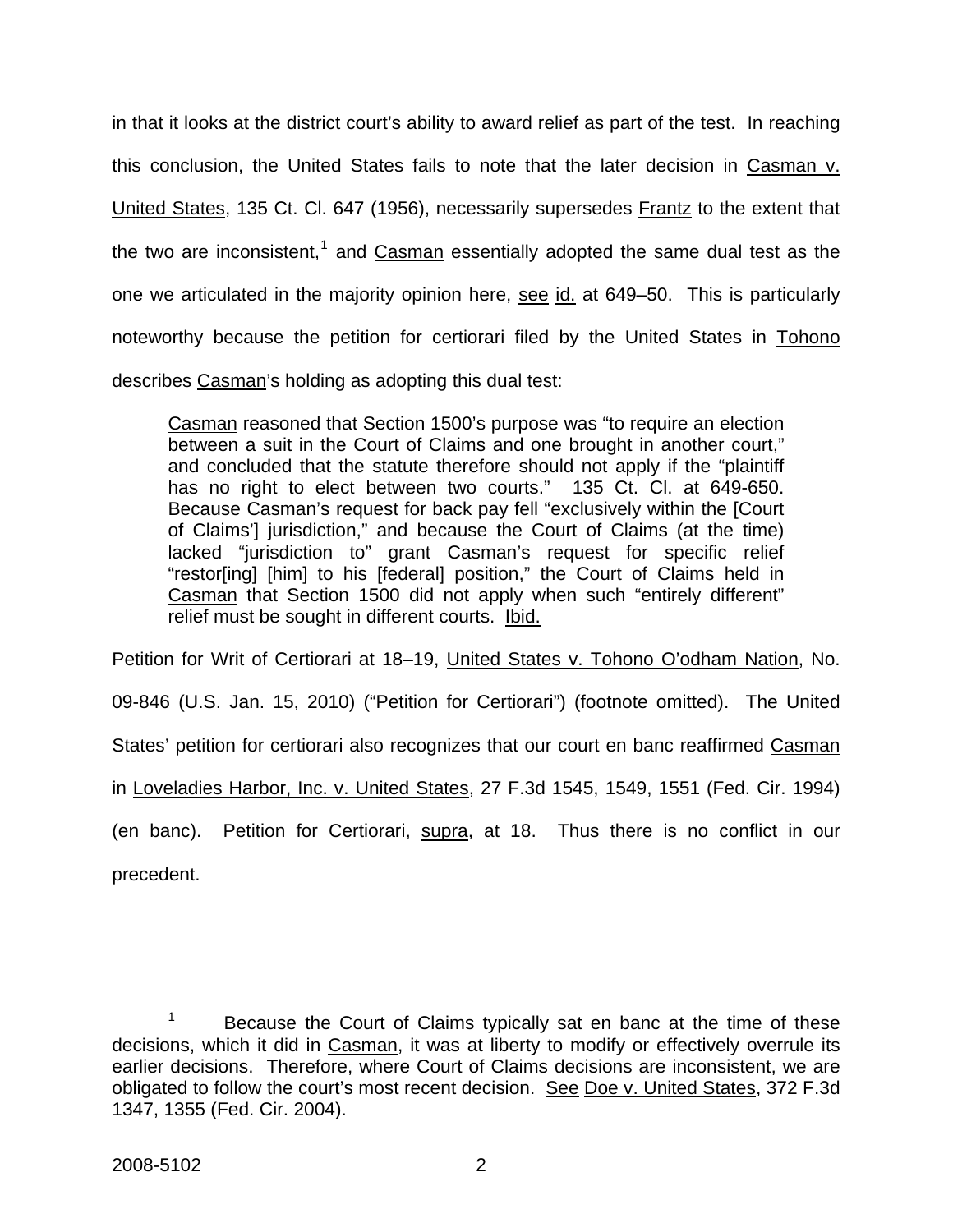Upon consideration thereof,

IT IS ORDERED THAT:

- (1) The petition for panel rehearing is denied.
- (2) The mandate of the court will issue on March 24, 2010.

FOR THE COURT

March 17, 2010 **March 17, 2010** *Islam Horbaly Islam Horbaly* 

Date Jan Horbaly Clerk

cc: Aaron P. Avila Brian J. Leinbach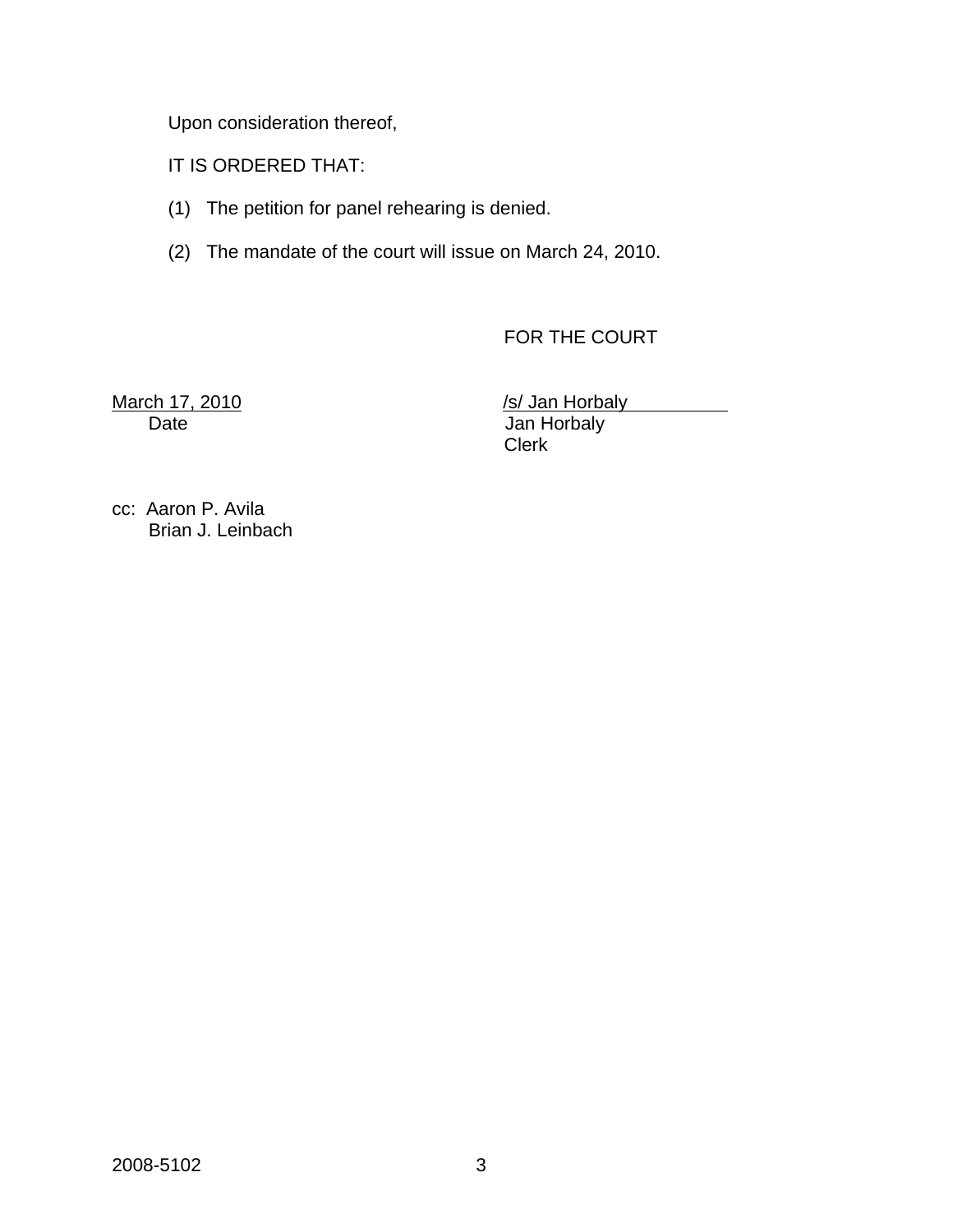# **United States Court of Appeals for the Federal Circuit**

2008-5102

#### EASTERN SHAWNEE TRIBE OF OKLAHOMA,

Plaintiff-Appellant,

v.

#### UNITED STATES,

Defendant-Appellee.

Appeal from the United States Court of Federal Claims in case 06-CV-917, Judge Charles F. Lettow.

### ON PETITION FOR PANEL REHEARING

MOORE, Circuit Judge, dissenting.

Because the majority's decision creates an erroneous standard for applying 28 U.S.C. § 1500, I respectfully dissent from the majority's denial of the government's petition for panel rehearing.

Section 1500 provides that "[t]he United States Court of Federal Claims shall not have jurisdiction of any claim for or in respect to which the plaintiff or his assignee has pending in any other court any suit or process against the United States." The majority holds that § 1500 does not bar an action filed in the Court of Federal Claims when (1) an action filed in a U.S. district court seeks different relief and (2) the district court lacks jurisdiction to award the relief sought in the Court of Federal Claims action. According to the majority, our predecessor court "essentially adopted the same dual test" in Casman v. United States, 135 Ct. Cl. 647 (1956).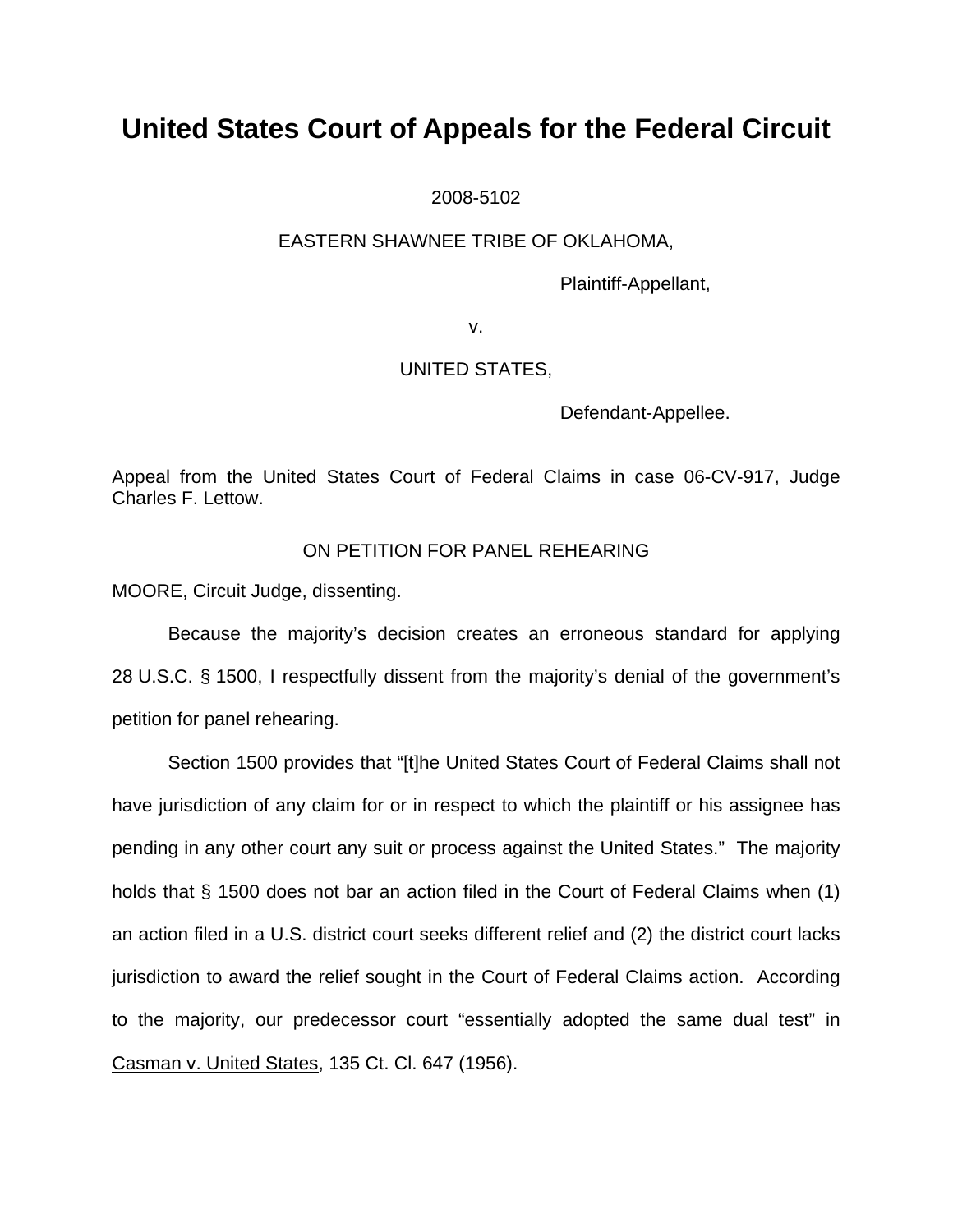I would rehear this case because the majority's test—specifically its inquiry into the district court's jurisdiction—conflicts with precedent. In Keene v. United States, 508 U.S. 200 (1993), the Supreme Court stated that "the comparison of the two cases for purposes of possible dismissal would turn on whether the plaintiff's other suit was based on substantially the same operative facts as the Court of [Federal] Claims action, at least if there was some overlap in the relief requested." Id. at 212 (emphasis added). The Supreme Court explicitly left open "whether two actions based on the same operative facts, but seeking completely different relief, would implicate § 1500." Id. at 212 n.6 (emphasis added) (citing Casman, 135 Ct. Cl. 647).

We addressed this opening in Loveladies Harbor, Inc. v. United States, 27 F.3d 1545 (Fed. Cir. 1994) (en banc). The Loveladies court stated as follows:

The issue the Government raises, and which is now properly before us on the facts of this case, is whether § 1500 denies jurisdiction to the Court of Federal Claims if, at the time a complaint for money damages is filed, there is a pending action in another court that seeks distinctly different relief.

Id. at 1549 (emphasis added). We assumed arguendo that Loveladies' two actions arose from the same operative facts. Id. at 1552. And we acknowledged that "the claims in the two courts are for distinctly different and not the same or even overlapping relief—this case presents the straightforward issue of plaintiffs who seek distinctly different types of relief in the two courts." Id. at 1554 (internal quotation marks omitted). The government argued that "§ 1500 precludes the Court of Federal Claims from hearing Loveladies' takings claim on the ground of operative facts alone." Id. at 1552. We rejected this argument, explaining that "[w]e know of no case arising from the same operative facts in which § 1500 has been held to bar jurisdiction over a claim praying for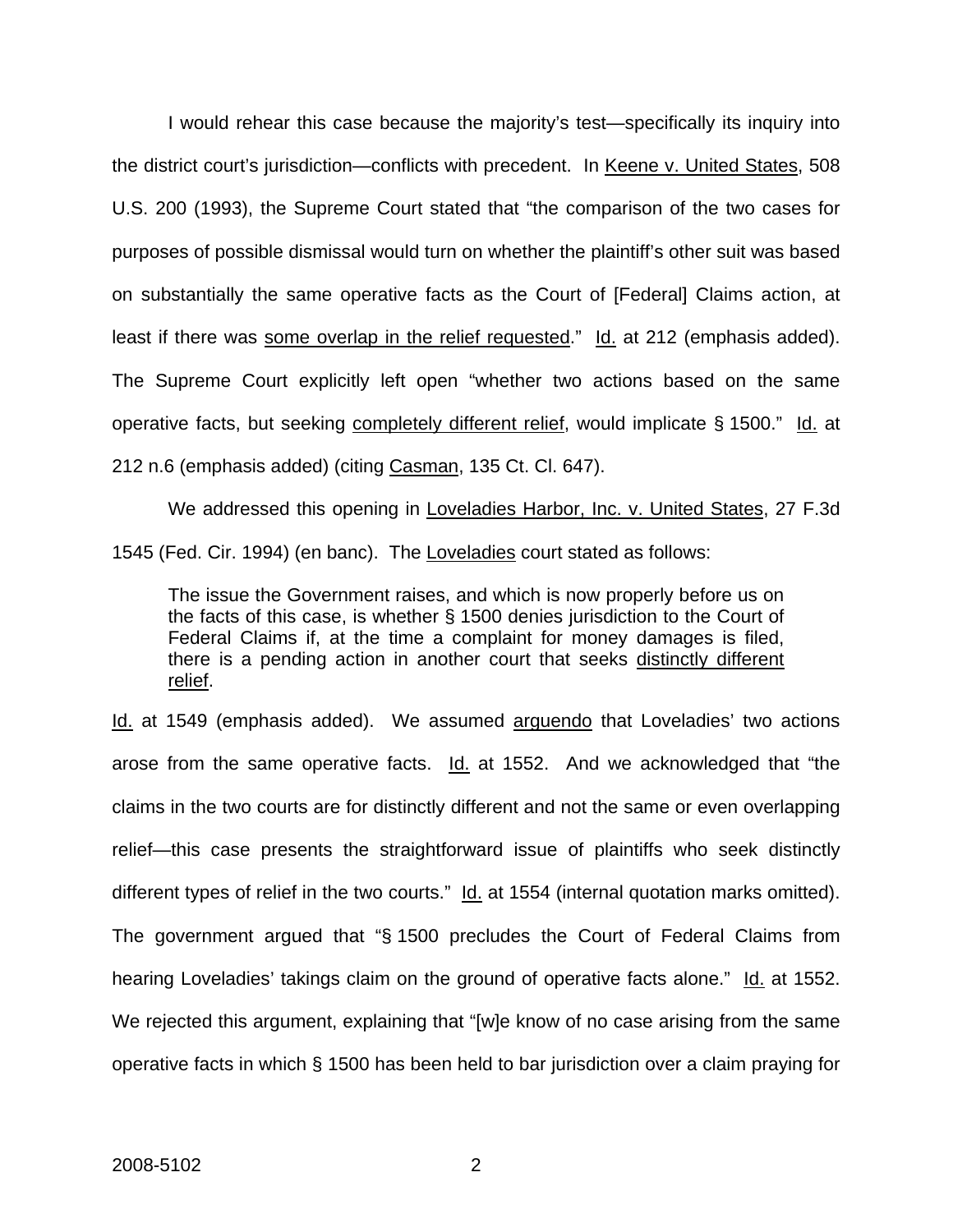relief distinctly different from that sought in a pending proceeding." Id. at 1551. We held that § [1](#page-6-0)500 did not bar Loveladies' action in the Court of Federal Claims.<sup>1</sup>

Accordingly, under Keene and Loveladies, I understand the landscape for § 1500 to be as follows: (a) section 1500 bars jurisdiction when the operative facts are at least substantially the same and there is at least some overlap in the relief requested; and (b) section 1500 does not bar jurisdiction when the relief requested is "distinctly different," regardless of any similarity between the operative facts. Keene teaches the former; Loveladies the latter. Absent from Keene and Loveladies is an inquiry into whether the district court lacks jurisdiction to award the relief sought in the Court of Federal Claims action. Indeed the majority's infusion of such an inquiry into the § 1500 test conflicts with Loveladies, a decision from our court sitting en banc. For example, consider an action filed in the Court of Federal Claims that is based on the same operative facts but that seeks distinctly different relief than an action filed in a U.S. district court. Under the majority's test, § 1500 would bar the Court of Federal Claims action if the district court possesses jurisdiction to award the relief sought in the Court of Federal Claims action. But under Loveladies, § 1500 can never bar a Court of Federal Claims action seeking "distinctly different" relief, regardless of the district court's jurisdiction to award that relief.

Lastly, I do not believe that it is sensible for the majority to predicate jurisdiction in the Court of Federal Claims on that court's evaluation of a district court's jurisdiction.

<span id="page-6-0"></span> <sup>1</sup>  $1 -$  Certain language in Loveladies creates some understandable confusion: "For the Court of Federal Claims to be precluded from hearing a claim under § 1500, the claim pending in another court must arise from the same operative facts, and must seek the same relief." 27 F.3d at 1551. But the Supreme Court in Keene did not require "the same relief," and we must read Loveladies as consonant with Supreme Court precedent.